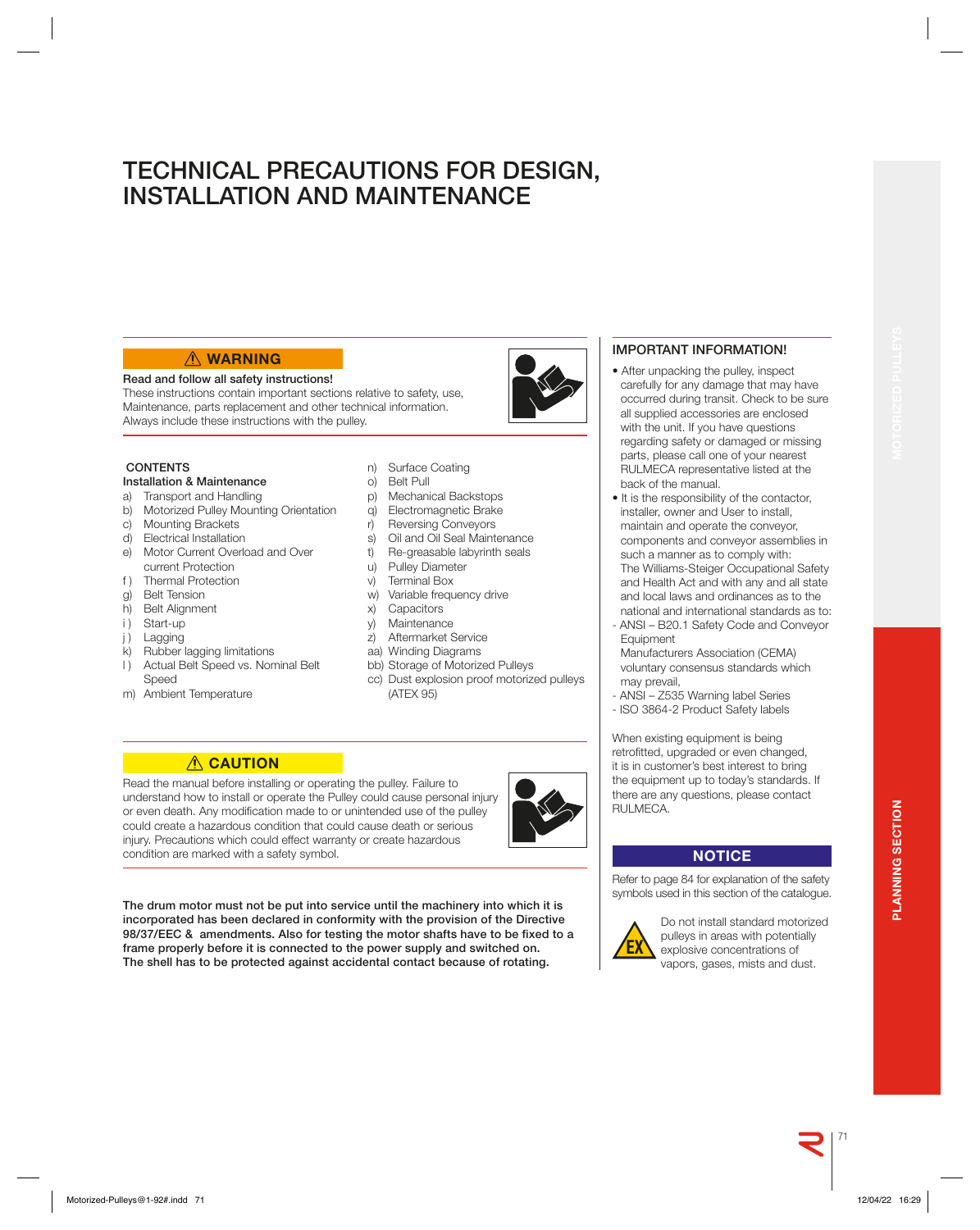### **a) Transport/Handling:**

- For safety reasons during transport and assembly a lifting rope according to the max. weight of the Pulley has to be used. The weight of the Pulley is stamped on the data plate and /or given in the catalogue.
- The rope has to be fixed on the shaft ends.
- As to Motorized Pulley types 500H 1000HD, a steel rope or chains should be fixed to the eyebolts, which are located on the mounting brackets.





- Before installing the Motorized Pulley, please ensure that the data plate information is correct to your specification.
- At any time, Rulmeca Motorized Pulleys should always be mounted so that the Pulley shafts are 1. Horizontal,
- 2. Parallel to idler rollers, and
- 3. Perpendicular to the conveyor belt **centreline**.
- As to Motorized Pulley types 138LS to 500M "UP" is indicated with the word "UP" stamped on the Pulley shaft.
- All Motorized Pulleys are to be mounted as shown on the sketch below.



- **This instruction does not apply to types 500H 1000HD.**
- *In case of a non-horizontal installation, of more than +/-5 degree, please consult Rulmeca.* **• For Motorized Pulley types 500H - 1000HD please ensure that:**
- Motorized Pulley's are positioned in such a way that the mounting brackets are located horizontal or vertical to the conveyor frame. The cable entry of the terminal box should be located downwards or in a 90° position.



- At any time all Rulmeca Motorized Pulleys shown in this catalogue must be fitted with a conveyor belt to prevent overheating.
- **Motorized Pulleys fitted without a belt must be referred to Rulmeca.**
- **Installation and mounting of the Motorized Pulley in another position as described could cause severe product damage and voids product warranty.**









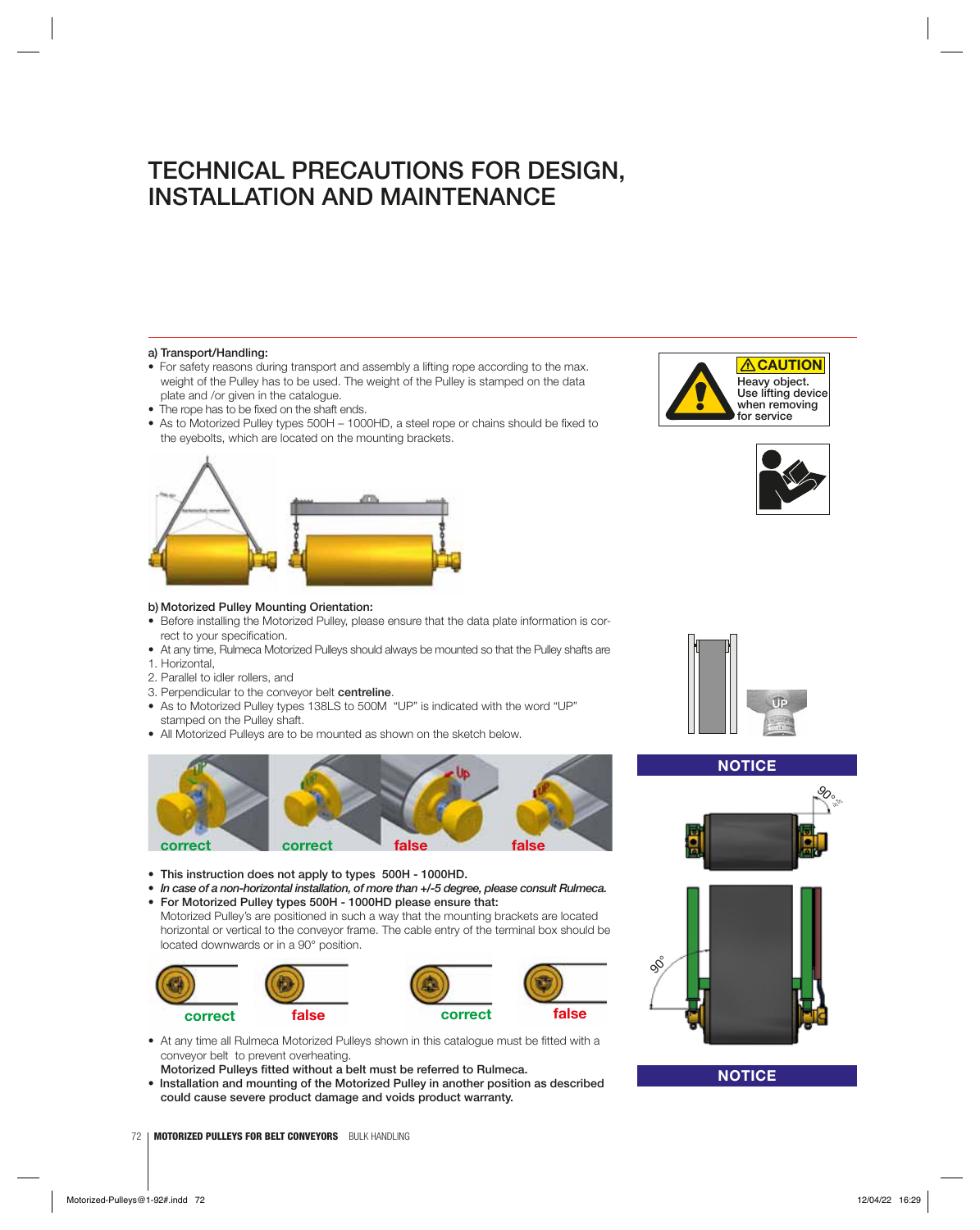#### **c) Mounting Bracket:**

- As listed in the catalogue, use the **correct Rulmeca** mounting brackets matching the respective types of Motorized Pulleys.
- **Note that it is physically possible, but not permissible, to interchange mounting brackets between models. Mounting brackets designed for smaller diameters or lowerpowered Pulleys may not be used for larger diameters or higher-powered Pulleys.**
- Mounting brackets must be mounted to frame in such a way that belt pull is resisted by the shoulder or base of the mounting bracket. Motorized Pulleys types 138 LS to 400H have a top shaft retaining plate. This plate is not designed to resist belt pull.



- The designer must select appropriate mounting bolts to resist belt forces and/or the weight of the Pulley depending on the mounting position of the Pulley.
- All types of mounting brackets must be fully supported by and fastened to the conveyor frame in such a way that the shafts ends do not deform. Shaft ends must always be fully supported by the brackets.
- Where solid mounting brackets type AL and ALO are used, the brackets have to be assembled close to the shoulder of the round shaft. This is to ensure that the drum motor has no axial clearance.
- The AL type of bracket is fitted with one or two keys depending on load.
- Keys must be securely fixed and checked regularly and locked if necessary.
- Mounting brackets should be fitted in such a way that they are in contact with the shoulder of each shaft. This will:
- 1. Eliminate Motorized Pulley axial play between mounting brackets.
- 2. Keep shaft deflection to a minimum.



- Only the use of Rulmeca mounting brackets guarantees the perfect function of the drum motor and the achievement of the technical values according to the catalog. Other fixings can lead to a restricted function, up to and including loss of guarantee.
- In noise-sensitive areas, the designer should use heavier gauge support structure and appropriate vibration isolating material, as necessary.
- **When Rulmeca Motorized Pulley mounting brackets are NOT used, it is essential that:**  1. The mounting equipment supports at least 80% of the shaft flats.
	- **2. It has to be assembled without any clearance between the support and the shoulder of the shaft.**
- 3. The clearance between the shaft flats shoulder and the support should be less than **0.4 mm (torsion play).**
- **A Motorized Pulley with frequent reversible operations or many start/stops should be**  mounted with NO axial clearance between the shaft flat shoulder and the brackets
- **Failing to follow these precautions could cause Pulley and/or mounting bracket damage and** *voids product warranty.*

Shaft shoulder **Bracket** 

**NOTICE**

**NOTICE**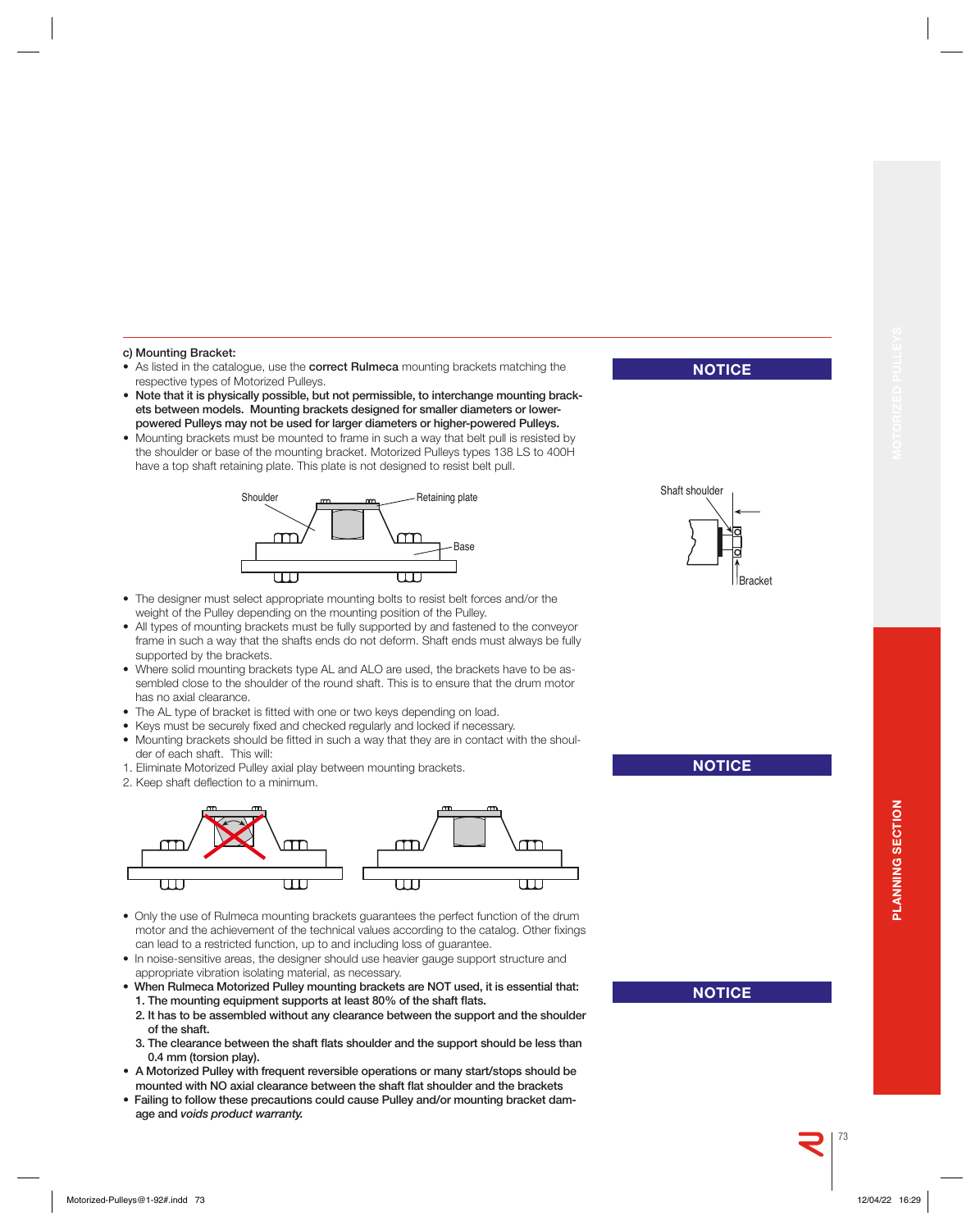### **d) Electrical Installation:**

- **Always use licensed electrician to install the unit. All electrical installation and wiring shall Conform to the national code of the National Electrical Standards. Turn the electrical power off at the electrical panel board (circuit breaker or fuse box) and lock or tag the panel board door to prevent someone from turning on power while you are working on the unit, failure to do so could result in serious electrical shock, burns or possible death. According to the European Council Directives related to machinery, the equipment manufacturer (OEM) has to secure that the Motorized Pulley is NOT put into operation before it is** 
	- **Correctly installed,**
	- **Correctly connected to the power supply,**
- **Correctly protected against rotating parts.**
- A specialist must perform the electrical connection of the Motorized Pulley in accordance with electrical regulations. If in doubt, contact Rulmeca.
- A wiring diagram is always supplied with the Motorized Pulley. Always refer to the connection instructions and ensure that the motor power and control circuits are properly connected.
- The wiring diagram is inserted in the accompanying booklet and into the terminal box.
- As standard, Rulmeca Motorized Pulleys are delivered with clockwise rotation when viewed from the terminal box end of the Motorized Pulley.
- Always refer to the connection instructions and ensure that the motor is connected as required to the correct mains supply.
- As a safety measure, please use the earth screw located in the terminal box.
- The protective conductor has to be connected to the earth screw.
- When using cable options the green/ yellow wire has to be connected to the protective conductor of the main supply.

### **All safety devices, including wiring of electrical safety devices itself will not result in a hazardous condition.**

### **e) Motor Current Overload and Over current Protection:**

- Motor control systems must include protection against operating Pulley motors in excess of Full Load Amperage (FLA.). The control system should also include protection against voltage spikes and excessive jogging of motors. Failing to provide adequate current overload and over current protection could stress the motor and **voids product warranty**.
- FLA data is available for all motors upon request. FLA data is also supplied on motor label for each Motorized Pulley.
- Electrical power, control, and protection for Motorized Pulleys must adhere to all pertinent regulations.

### **f) Motor Thermal Protection:**

- **All Motorized Pulley motors are supplied with a built-in thermal protector in each phase.**  Protection consists of heat-sensitive, bi-metallic switches built into each motor phase winding. The switches are designed to open if motor temperature elevates to an inappropriately high level. 2.5 Amps are the permissible current of standard versions. The voltage is 230V.
- These switches must be connected to a normally closed control circuit (in series with a magnetic coil/relay device and contactor) in order **to validate product warranty**.
- A motor control circuit should kill motor power if thermal switch opens. Thermal switches will automatically close as motor cools. Cooling times vary with Pulley model, power, and size. However, 30 to 60 minutes is common with most motors in an ambient temperature of 20°C.





Earth connection







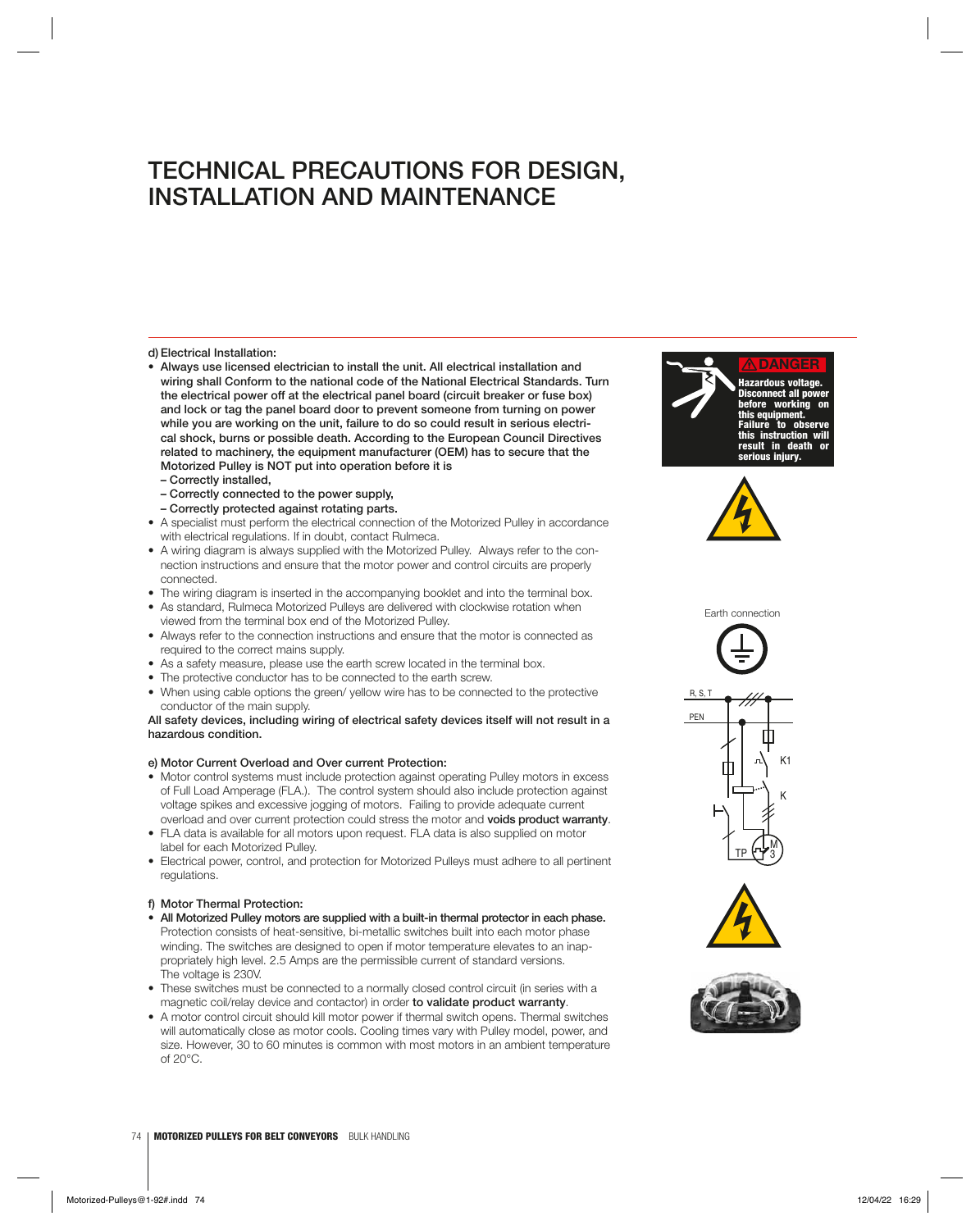### **g) Belt Tension:**

- The conveyor belt should never be over-tensioned. It should be installed with **sufficient belt tension only** to prevent belt slippage.
- **Refer to the motorized pulley range for the list of belt tension!**
- To keep the radial load as low as possible to drive the belt without slipping anti-slip lagging should be used.
- Maximum allowable radial load of each Motorized Pulley (MP) is specified in this catalogue. Subjecting the Motorized Pulley to a higher than specified maximum radial load may damage internal components and shorten product lifetime and, therefore, **voids product warranty**.
- To check Pulley radial load, do a vector summation of the loads on the Pulley.
- For example, as shown in the diagram,
	- 1. Radial load equals T1 + T2.
	- 2. T1, tight side tension, equals Belt Pull (Fu) plus T2.
	- 3. T2, slack side tension, is determined using CEMA standard calculations or DIN 22101 to provide enough friction between the Pulley and the belt to drive the belt.

 Belt type, belt thickness and the right diameter of the Pulley have to be selected according to Belt Supplier Requirements.

#### **h) Belt Alignment:**

- Motorized Pulleys must be installed with Pulley shaft perpendicular to belt centreline and parallel to all idler rollers.
- Belt centreline must be straight and parallel to side walls of slider bed (if any) and perpendicular to idler rollers and all Pulleys
- Belt and/or roller misalignment may cause high friction and overload the conveyor belt drive motor.
- Belt misalignment may cause premature wear of Pulley lagging.

### **i) Start-up:**

### **• Prior to initial start-up of Motorized Pulley:**

- Verify that Motorized Pulley nameplate data matches customer specification.
- Ensure electrical connections are correct.
- Check that Motorized Pulley is free to rotate.
- Check that slack side belt tension is adequate to prevent belt slippage.
- Check that belt is not over-tensioned.
- Ensure the oil is present in the Motorized Pulley.

### **Lagging options:**

- Smooth and diamond pattern lagging is available in black synthetic rubber and white synthetic rubber.
- Approximate rubber hardness is 65 durometer (shore hardness A).
- Standard lagging is cold-bonded to Pulley shell.
- Optional hot vulcanised lagging is available for high power/high torque/high temperature applications and for Motorized Pulleys with Class H motors.
- Oil & grease resistant synthetic rubber is also available for oily operating conditions and/ or for certain types of belting material. Check with belting supplier if belt/lagging material compatibility could be a problem.
- Adequate Motorized Pulley heat dissipation is necessary.  **Lagging thickness and width greatly affect Pulley heat dissipation characteristics!**



**NOTICE**



75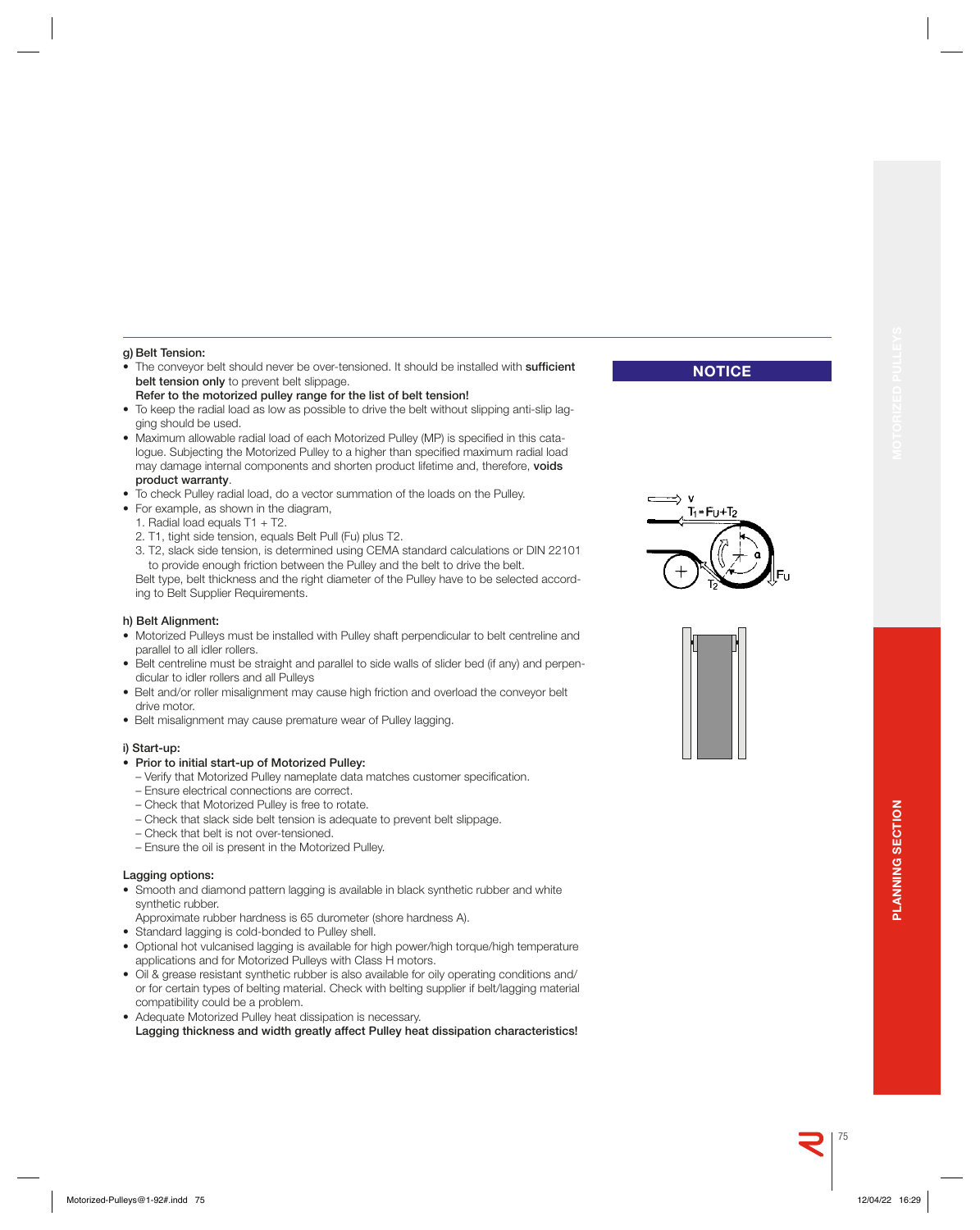| <b>Motorized Pulley</b><br>type /power       | <b>RL</b><br>(mm) | Cold<br>bonded<br>3mm | Cold<br>bonded<br>5mm | Cold<br>bonded<br>6mm | Hot<br>vulc.<br>6mm      | Cold<br>bonded<br>8mm    | Hot<br>vulc.<br>8mm      | Cold<br>vulc.<br>10mm | Hot<br>vulc.<br>10mm     | Partial<br>hot vulc.<br>10 <sub>mm</sub> | Partial<br>cold<br>vulc.<br>10mm | Ceramic<br>10mm,<br>moulded or<br>direct glued | Ceramic/<br>rubber<br>10 <sub>mm</sub> |
|----------------------------------------------|-------------------|-----------------------|-----------------------|-----------------------|--------------------------|--------------------------|--------------------------|-----------------------|--------------------------|------------------------------------------|----------------------------------|------------------------------------------------|----------------------------------------|
| 138LS                                        |                   |                       |                       |                       |                          |                          |                          |                       |                          |                                          |                                  |                                                |                                        |
| up to 0.37kW                                 |                   | X                     | X                     | $\times$              | X                        | X                        | X                        |                       |                          |                                          |                                  |                                                |                                        |
|                                              |                   |                       |                       |                       |                          |                          |                          |                       |                          |                                          |                                  |                                                |                                        |
| 0.55 & 0.75 & 1.0kW                          | up to 599         | X                     | X                     |                       |                          |                          | $\overline{\phantom{a}}$ | ÷                     |                          |                                          |                                  |                                                |                                        |
| 0.55 & 0.75 & 1.0kW                          | from 600          | $\mathsf X$           | X                     | X                     |                          |                          |                          |                       |                          |                                          |                                  |                                                |                                        |
| 0.55 & 0.75                                  | from 600          | $\mathsf X$           | $\mathsf X$           | $\times$              | $\times$                 | X                        | X                        | X                     | X                        |                                          | ä,                               |                                                |                                        |
| $(>= 0.63m/s)$                               |                   |                       |                       |                       |                          |                          |                          |                       |                          |                                          |                                  |                                                |                                        |
| 165LS                                        |                   |                       |                       |                       |                          |                          |                          |                       |                          |                                          |                                  |                                                |                                        |
| up to 0.75kW                                 |                   | X                     | X                     | X                     | X                        | X                        | X                        | X                     | X                        |                                          |                                  |                                                |                                        |
| 1.1 & 1.5kW                                  |                   |                       | ÷,                    |                       | $\overline{\phantom{a}}$ |                          | <u>. .</u>               | ÷.                    | ÷,                       |                                          |                                  |                                                |                                        |
|                                              | up to 599         | X                     |                       | X                     |                          |                          |                          |                       |                          |                                          |                                  |                                                |                                        |
| 1.1; 1.5 kW                                  | from 600          | X                     | X                     | X                     | X                        |                          | X                        |                       |                          |                                          |                                  |                                                |                                        |
| 1.1; 1.5 kW                                  | from 600          | $\times$              | $\boldsymbol{\times}$ | $\times$              | $\times$                 | $\mathsf X$              | $\boldsymbol{\times}$    | $\mathsf X$           | X                        |                                          |                                  |                                                |                                        |
| $(>=1.25m/s)$                                |                   |                       |                       |                       |                          |                          |                          |                       |                          |                                          |                                  |                                                |                                        |
| 220M & 220H                                  |                   |                       |                       |                       |                          |                          |                          |                       |                          |                                          |                                  |                                                |                                        |
| up to 1.5kW                                  | from 400          | X                     |                       | X                     | X                        | X                        | X                        | X                     | X                        |                                          |                                  | X                                              |                                        |
| 2.2 & 3.0kW                                  | up to 799         | $\mathsf X$           |                       | $\times$              | X                        |                          |                          |                       |                          |                                          |                                  | $\times$                                       |                                        |
|                                              |                   |                       |                       |                       |                          |                          |                          |                       |                          |                                          |                                  |                                                |                                        |
| dito                                         | from 800          | X                     |                       | X                     | X                        | X                        | X                        |                       |                          |                                          |                                  | X                                              |                                        |
| 4.0kW                                        | up to 699         | X                     |                       | ÷.                    | X                        |                          |                          |                       |                          |                                          |                                  | X                                              |                                        |
| dito                                         | from 700          | $\mathsf X$           | ä,                    | $\times$              | X                        |                          |                          |                       |                          |                                          |                                  | $\times$                                       |                                        |
| 5.5kW                                        | up to 849         | $\mathsf X$           | ä,                    | ä,                    |                          |                          |                          |                       |                          |                                          |                                  | $\mathsf X$                                    |                                        |
| dito                                         | from 850          | X                     | X                     | X                     | X                        |                          |                          |                       |                          |                                          |                                  | X                                              |                                        |
| 320M / 320H                                  |                   |                       |                       |                       |                          |                          |                          |                       |                          |                                          |                                  |                                                |                                        |
| up to 5.5kW                                  |                   | $\mathsf X$           | X                     | $\mathsf X$           | X                        | Χ                        | X                        |                       |                          |                                          |                                  | $\boldsymbol{\mathsf{X}}$                      | $\boldsymbol{\times}$                  |
| 7.5kW < RL1000                               |                   | ä,                    |                       | ä,                    | X                        |                          |                          |                       |                          |                                          |                                  | $\mathsf X$                                    |                                        |
|                                              |                   | J.                    |                       |                       |                          | ÷                        | ÷.                       | ÷                     | ä,                       | ä,                                       | ä,                               |                                                |                                        |
| 7.5kW > RL1000                               |                   |                       | X                     | X                     | X                        |                          |                          |                       |                          |                                          |                                  | X                                              |                                        |
| 400M & 400H                                  |                   |                       |                       |                       |                          |                          |                          |                       |                          |                                          |                                  |                                                |                                        |
| up to 11.0kW                                 |                   |                       |                       | X                     | X                        |                          | X                        |                       |                          | $\times$                                 |                                  | $\mathsf X$                                    | X                                      |
| 15.0kW $\left(\rightleftharpoons$ 1.6m/sec.) |                   |                       | ä,                    | ÷,                    | $\overline{\phantom{a}}$ |                          | ÷                        |                       |                          | $\times$                                 | ÷.                               | X                                              |                                        |
| 15.0kW ( $>= 1.6$ m/sec.)                    | from 1150         | ÷,                    | ÷,                    | ÷.                    | X                        |                          | X                        | ÷.                    | ÷.                       | X                                        | X                                | X                                              | Partial                                |
| 15.0kW (>=1.6m/sec.)                         | from 1600         | ×,                    | ä,                    | $\sim$                | X                        | X                        | X                        | $\sim$                | $\overline{\phantom{a}}$ | $\times$                                 | X                                | $\boldsymbol{\times}$                          | X                                      |
| 500H                                         |                   |                       |                       |                       |                          |                          |                          |                       |                          |                                          |                                  |                                                |                                        |
|                                              |                   |                       |                       |                       |                          |                          |                          |                       |                          |                                          |                                  |                                                |                                        |
| up to 18.5kW                                 |                   | ÷                     | ä,                    | ÷                     | ÷.                       | X                        | X                        | ÷                     | ÷,                       | $\times$                                 | X                                | X                                              | $\times$                               |
| 22.0kW                                       |                   | ä,                    | ٠                     | X                     | $\sim$                   | $\overline{\phantom{a}}$ | X                        | ٠                     | ÷,                       | $\times$                                 | X                                | X                                              | Partial                                |
| 30.0kW                                       | from 1050         | i,                    | ä,                    | ä,                    |                          |                          |                          |                       |                          | ÷,                                       | J.                               | $\mathsf X$                                    | Partial                                |
| 630M                                         | L.                | L.                    | ÷,                    | L.                    | L.                       | X                        | X                        | ÷,                    | X                        | $\boldsymbol{\times}$                    | $\mathsf X$                      | $\boldsymbol{\times}$                          | $\boldsymbol{\mathsf{X}}$              |
| 630H                                         |                   |                       |                       |                       |                          |                          |                          |                       |                          |                                          |                                  |                                                |                                        |
| 22.0kW                                       |                   |                       |                       |                       |                          | X                        | X                        | X                     | X                        | $\times$                                 | X                                | X                                              | X                                      |
| 30.0kW (<1.6m/sec.)                          |                   |                       |                       |                       |                          |                          |                          |                       | $\overline{\phantom{a}}$ | X                                        | X                                | X                                              | X                                      |
| 30.0kW (>=1.6m/sec.)                         |                   |                       |                       |                       |                          |                          | X                        |                       |                          | X                                        | $\mathsf X$                      | $\mathsf X$                                    | Partial                                |
| 37.0kW                                       |                   |                       |                       |                       |                          |                          |                          |                       |                          |                                          |                                  |                                                | Partial                                |
|                                              |                   |                       |                       |                       |                          |                          |                          |                       |                          | X                                        |                                  | $\mathsf X$                                    |                                        |
| 45.0kW                                       | up to 1299        |                       |                       |                       |                          |                          |                          |                       |                          | X                                        |                                  | X                                              | Partial                                |
| 45.0kW                                       | from 1300         |                       | ä,                    |                       |                          | X                        | X                        | ÷,                    | ä,                       | X                                        | X                                | X                                              | X                                      |
| 55.0kW                                       |                   |                       | ÷,                    |                       |                          |                          | $\overline{\phantom{a}}$ |                       | ÷,                       | $\boldsymbol{\times}$                    | ä,                               | X                                              | Partial                                |
| 800M                                         |                   |                       |                       |                       |                          |                          |                          |                       |                          |                                          |                                  |                                                |                                        |
| 45.0kW                                       |                   | ä,                    | Ē,                    | ÷,                    |                          | X                        | X                        | X                     | X                        | X                                        | X                                | X                                              | X                                      |
| 55.0kW                                       | ÷,                | $\sim$                | ä,                    | ÷.                    | $\sim$                   | ÷.                       | $\sim$                   | $\sim$                | $\sim$                   | X                                        | $\overline{\phantom{a}}$         | X                                              | $\boldsymbol{\times}$                  |
| 800 H/HD                                     |                   |                       |                       |                       |                          |                          |                          |                       |                          |                                          |                                  |                                                |                                        |
|                                              |                   |                       |                       |                       |                          |                          |                          |                       |                          |                                          |                                  |                                                |                                        |
| 55.0kW                                       | up to 1299        | ä,                    |                       |                       |                          |                          |                          |                       |                          | X                                        |                                  | X                                              | Partial                                |
| 55.0kW                                       | from 1300         | ä,                    |                       |                       |                          |                          | X                        | ÷,                    | X                        | X                                        | X                                | X                                              | Partial                                |
| 75.0kW                                       | up to 1299        | ÷,                    |                       |                       |                          |                          |                          |                       | ä,                       | X                                        | ÷,                               | X                                              | Partial                                |
| 75.0kW                                       | from 1300         | ÷,                    | ÷,                    | ÷                     |                          |                          | X                        | ÷                     | ÷,                       | $\times$                                 | X                                | $\mathsf X$                                    | Partial                                |
| up to 132.0kW                                |                   | ÷,                    | ä,                    |                       |                          |                          |                          |                       | ä,                       | X                                        | ٠                                | X                                              | Partial                                |
| 1000 H/HD                                    |                   |                       |                       |                       |                          |                          |                          |                       |                          |                                          |                                  |                                                |                                        |
| 160.0kW                                      |                   |                       |                       |                       |                          |                          |                          |                       |                          |                                          | Ĭ.                               | X                                              |                                        |
| 200.0kW                                      |                   |                       |                       |                       |                          |                          |                          |                       |                          |                                          | ä,                               |                                                |                                        |
|                                              |                   |                       |                       |                       |                          |                          |                          |                       |                          |                                          |                                  | $\mathsf X$                                    |                                        |
| 250.0kW                                      |                   |                       |                       |                       |                          |                          |                          |                       |                          |                                          |                                  | X                                              |                                        |

**Lagging Limitations: Lagging limitation (brief overview - for deatiled proposal please ask your Rulmeca partner):**

\*The data given here are indicative. For the exact final occupancy of the MP please contact RULMECA.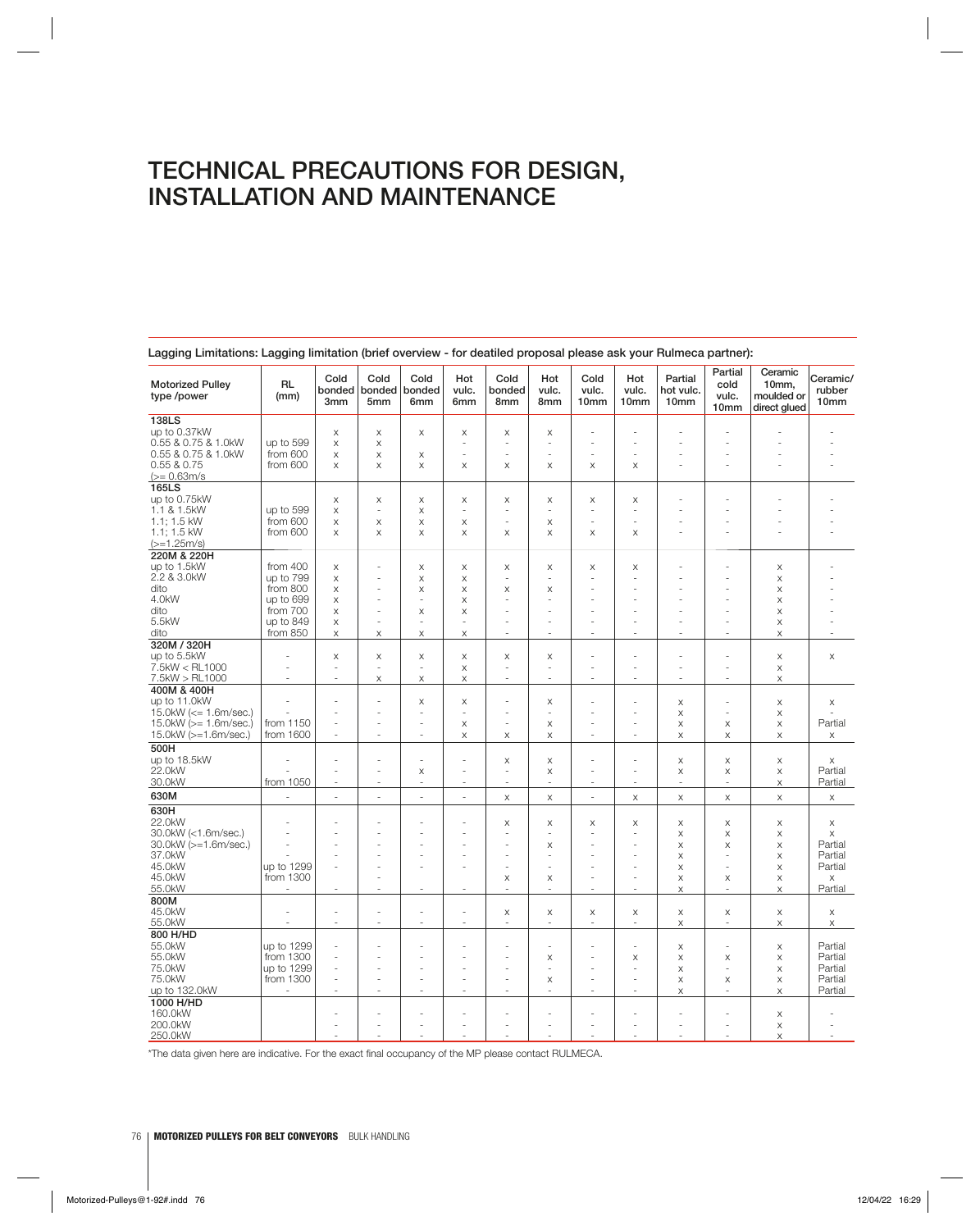### **l) Actual Belt Speed vs. Nominal Belt Speed:**

- Two key specifications for each Motorized Pulley are Power (kW) and nominal belt speed (m/sec.), as given in the respective specifications in this catalogue.
- Nominal belt speed is a design target, providing consistent choices among all models and powers.
- Actual full load belt speed is almost never exactly equal to nominal belt speed.
- Actual belt speed is a function of the motor pole numbers, gear ratio and load. This catalogue displays the nominal belt speed at 50Hz.
- •Note that **all** belt speeds shown in this catalogue refer to **un-lagged Pulleys** because:
	- 1. Belt speed for each model is a function of Pulley diameter,
	- 2. Pulleys are available with and without lagging,
	- 3. Lagging changes the Pulley diameter,
	- 4. Various lagging thickness are available.
- Note that each Rulmeca Motorized Pulley for a three-phase power supply uses an asynchronous squirrel cage induction motor with about 5% slip. In a no load condition, motor RPM is nearly equal to "synchronous speed" RPM. The slip rate is dependent on power and design of the motor. Low powered motors have a lower slip rate than high-powered motors.
- Pulley by Pulley the "nominal belt speed" displayed in this catalogue is based on unlagged Pulleys running at full load, nominal voltage (e.g. 400V) and 50Hz.
- The nominal full load belt speed of a lagged Pulley running at
- 1. Full load,
- 2. Nominal voltage (e.g. 400 volts),
- 3. 50 Hz
- equals the nominal full load belt speed specified in this catalogue, times the ratio of the lagged/un-lagged Pulley diameters.

### **Example**:

 A 4.0kW Motorized Pulley 320M with an un-lagged Pulley diameter of 321mm has a nominal belt speed of 0.8 m/sec.

The actual belt speed is a function of

- The rotor speed (RPM),
- Gear ratio,
- Shell diameter and
- Load.

**E.g.** the above mentioned 320M with a nominal belt speed of 0.8m/sec. has

- 1. A gear ratio of  $i = 28.6$ ,
- 2. A rotor speed of  $n = 1440$  (1/min),
- 3. A shell diameter of 0.321 m.
- The actual belt speed at full load is

### **v (m/sec) = π x d (m) x n (1/min) / 60 x i**

- $\pi$  = Pie (3.14),
- d = Pulley diameter,
- n = revolutions per minute,
- $i =$  qear ratio

### **v = (3.14 x 0.321 m x 1440 1/min) / (60 x 28.6) = 0.85 m/sec.**

 If this Pulley is supplied with 10mm thick lagging, the belt speed of the lagged Pulley equals **0.85m/sec. x (0.341m/0.321m) = 0.90m/sec.** at full load, nominal voltage and 50Hz.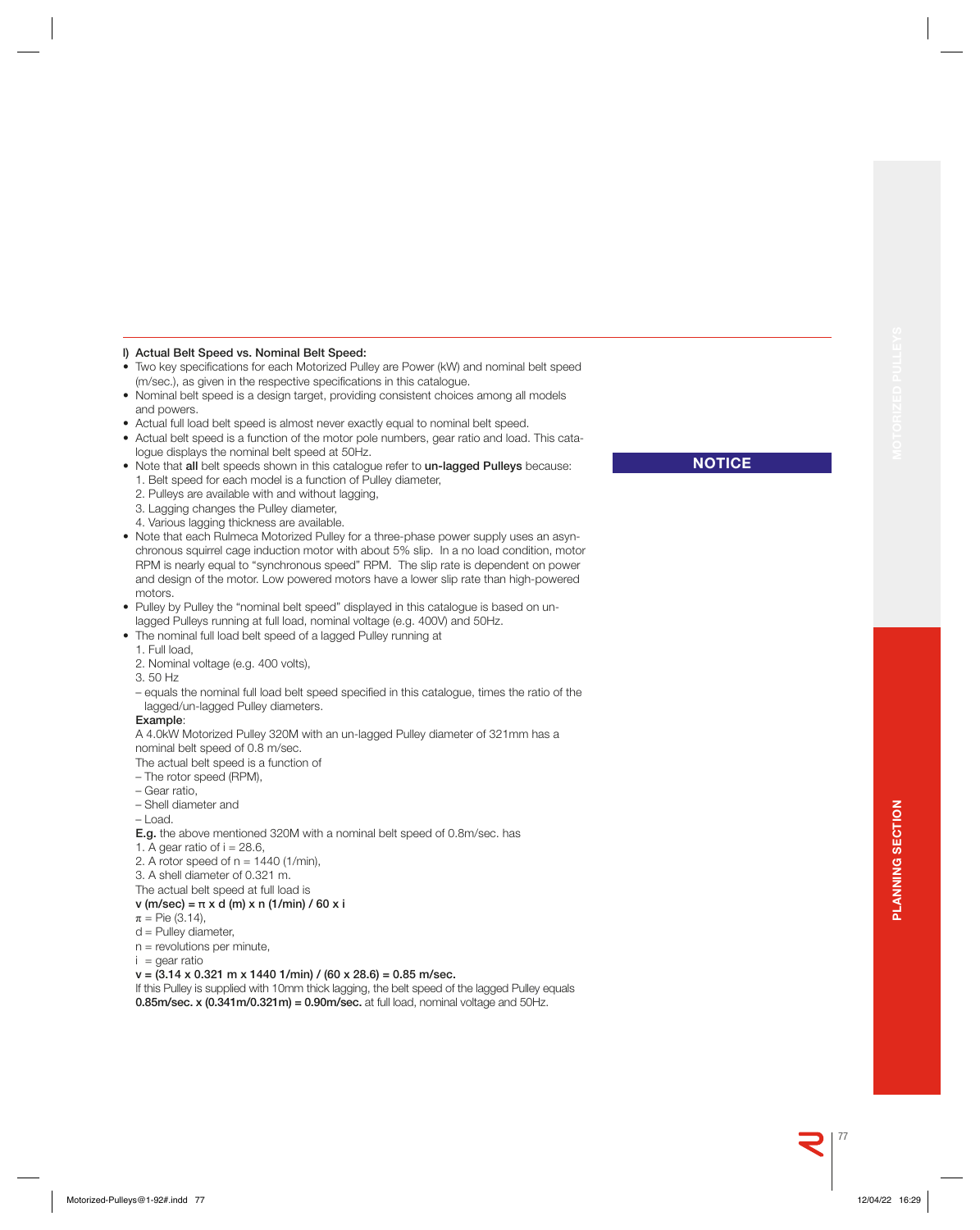### **m) Ambient Temperature:**

- Motorized Pulleys are normally cooled by dissipating heat through contact between the surface of the Pulley and the conveyor belt. It is essential that each Pulley have an adequate thermal gradient between the Pulley's motor stator and its ambient operating temperature.
- All Motorized Pulleys in this catalogue are designed and tested under full load without rubber lagging for a use in a max. ambient temperature of +40 °C. degree.
- **Rubber lagging and/or higher ambient temperatures than +40 °C as well as conveying hot material will reduce the heat transfer from the electrical motor through the Pulley body to the air and/or the conveyor belt. This will always switch off the motor winding protection switch (motor thermal protection) and could possibly end-up in a burned motor winding.**
- **Example**: A conveyor is running in a facility with an ambient temperature of 45 °C. The temperature of the motor cannot be dissipated as it should be. The motor temperature will increase to a dangerous level.
- **Example**: A conveyor belt in an application with an ambient temperature of +24 °C, carrying processed material at a temperature of +70 °C, will have a Motorized Pulley "ambient temperature" that is significantly higher than  $+40$  °C. In this case, the temperature of the material is higher than the max. allowed ambient temperature which is necessary for a proper heat dissipation. A situation is then created due **to heat accumulation (heat storage) between the bottom of the belt and the Motorized Pulley body.**
- **For ambient operating conditions lower or higher than allowable ambient temperature (-25 °C to 40 °C), contact Rulmeca.**
- **In many cases it is possible to use specially designed Motorized Pulleys to perform tasks for special applications – e.g. modular plastic belts and v-belts for Motorized Pulley types 138LS & 165LS. Please contact Rulmeca for such applications.**
- **Operating Rulmeca Motorized Pulleys to drive standard conveyor belts outside of the allowable ambient temperature range voids product warranty.**

### **n) Surface Coating:**

- The Motorized Pulley types 400M to 1000HD are supplied with a salt water resistant primary paint coat of 60μm. For aggressive environmental conditions the Motorized Pulley should be painted to a thickness of 120μm.
- In this case it is essential to ensure that no paint material enters the gap between the shaft and the end housing to prevent possible damage to the shaft sealing. Motorized Pulley types 220M to 320H are supplied with high resistant powder coated end housings. The shells and shafts are treated with anti-rust wax.

### **o) Belt Pull:**

- The catalogue specifies "Actual Belt Pull" for each model, power, and speed of Pulley. Note that the specified actual belt pull allows for motor and gearbox efficiency losses  $(95 - 97\%)$ .
- Always select the Motorized Pulley power by comparing calculated "required belt pull (F)" with "Actual Belt Pull" and not simply on the basis of calculated Power (kW).
- Belt pull "F" is a summary of all of the existing forces to convey the material. E.g. 1. F1 - force to move the belt,
	- 2. F2 force to accelerate the material,
	- 3. F3 force to lift or lower the conveyed material,
	- 4. F4 force to clean the belt,
	- 5. F5 force to overcome the skirt board friction or roller resistance,
	- 6. F6 force to frictional resistance of ploughs, etc.

Furthermore, with special application additional power requirements can be needed (e.g. for belt operating under a hopper, squeezing of belt, belt guiding, extreme stiff belts etc.).





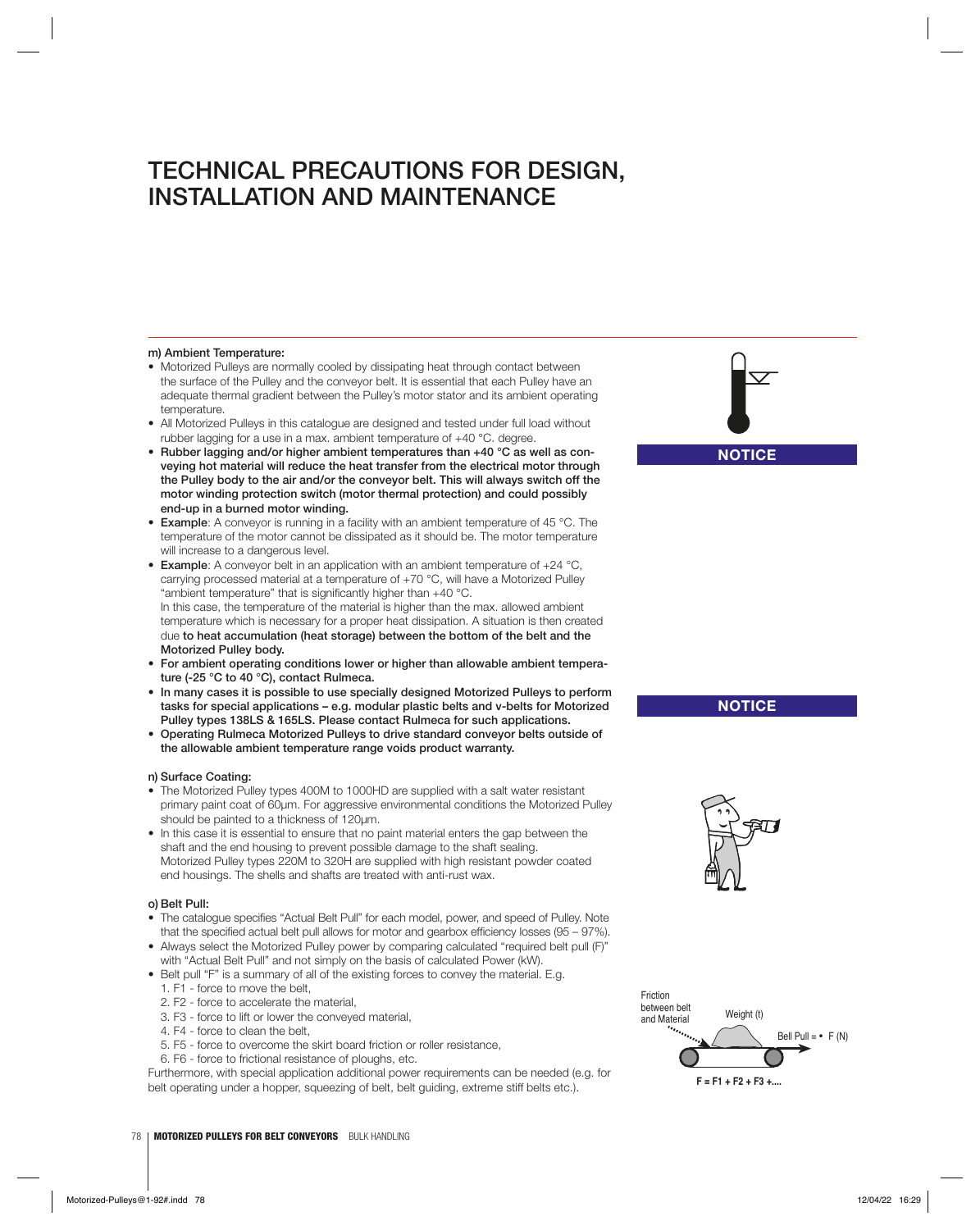### **p) Mechanical Backstops:**

- **Motorized Pulleys fitted with mechanical backstops are used on inclined conveyors to prevent run back of the loaded belt when power supply is off.**
- The backstop is built into the Motorized Pulley and is mounted on the rotor shaft. • If Pulley is supplied with optional mechanical backstop, direction of proper rotation of Pulley is indicated by an aluminium arrow or plastic sticker fastened to the end housing
- on the terminal box (or power cord) side of the Pulley. Clockwise or counter clockwise backstops are available.
- Rotation direction is to be specified when placing the order.
- Pulley rotation is specified from the point of view of a person looking at the Pulley from the terminal box (or power cord) side of the Pulley.
- It is essential that the identity of each of the three phases of the power supply be determined before attaching power supply wires to the Pulley to prevent motor from driving against the backstop. The identity of each of the three phases of the motor is clearly labelled on the terminal board, terminal strip, or wires (in power cord type).
- **Driving the motor against the mechanical backstop may damage motor and/or backstop and voids product warranty.**

### **q) Electromagnetic Brake:**

- The spring-loaded electromagnetic brake is intended for use as a conveyor belt holding brake and a positioning brake.
- The control circuit for the Motorized Pulley motor and brake must be designed to stop the Pulley motor before brake clamps are shut and start the Pulley motor after the brake is released.
- Spring-loaded electromagnetic brakes are designed to release when power is applied to the brake coil. This is a "fail safe" feature. The clamp shuts when brake power is removed (either during normal operation or during an emergency loss of overall system power.)
- **Control circuits must be designed so that motor and brake NEVER work against each other. The brake should never be clamped shut when the motor is on except for "emergency stop" condition. The motor should never be powered on (including "jog" command) when the brake is clamped shut.**
- Electromagnetic brakes are DC-powered. They are supplied with AC to DC rectifiers to be mounted in a remote panel (by others). Rectifiers must be fuse-protected.
- Motor control circuits must be designed to kill motor power in the event of loss of brake power. If this safety provision is not made, it is possible for Pulley motor to be "powered through" a clamped brake, burning brake and/or motor.
- A wiring diagram is supplied with every Motorized Pulley. Always ensure that motor and brake power and control circuits are connected according to instructions.
- For rectifier connection and protection instructions, refer to rectifier data sheet supplied with Motorized Pulley.
- **Neglecting these instructions could cause damage to the motor and/or brake and voids product warranty.**

### **r) Reversing Conveyors:**

- All Motorized Pulleys for a three-phase power supply are reversible. Mechanical backstop option is not possible for reversible conveyor applications.
- The conveyor drive control system must be designed to bring the Motorized Pulley to a complete stop before reversing conveyor belt direction.
- **Reversing conveyor direction without stopping the drive motor will damage motor and gearbox and voids product warranty.**

**ACAUTION** 

**NOTICE**

**NOTICE**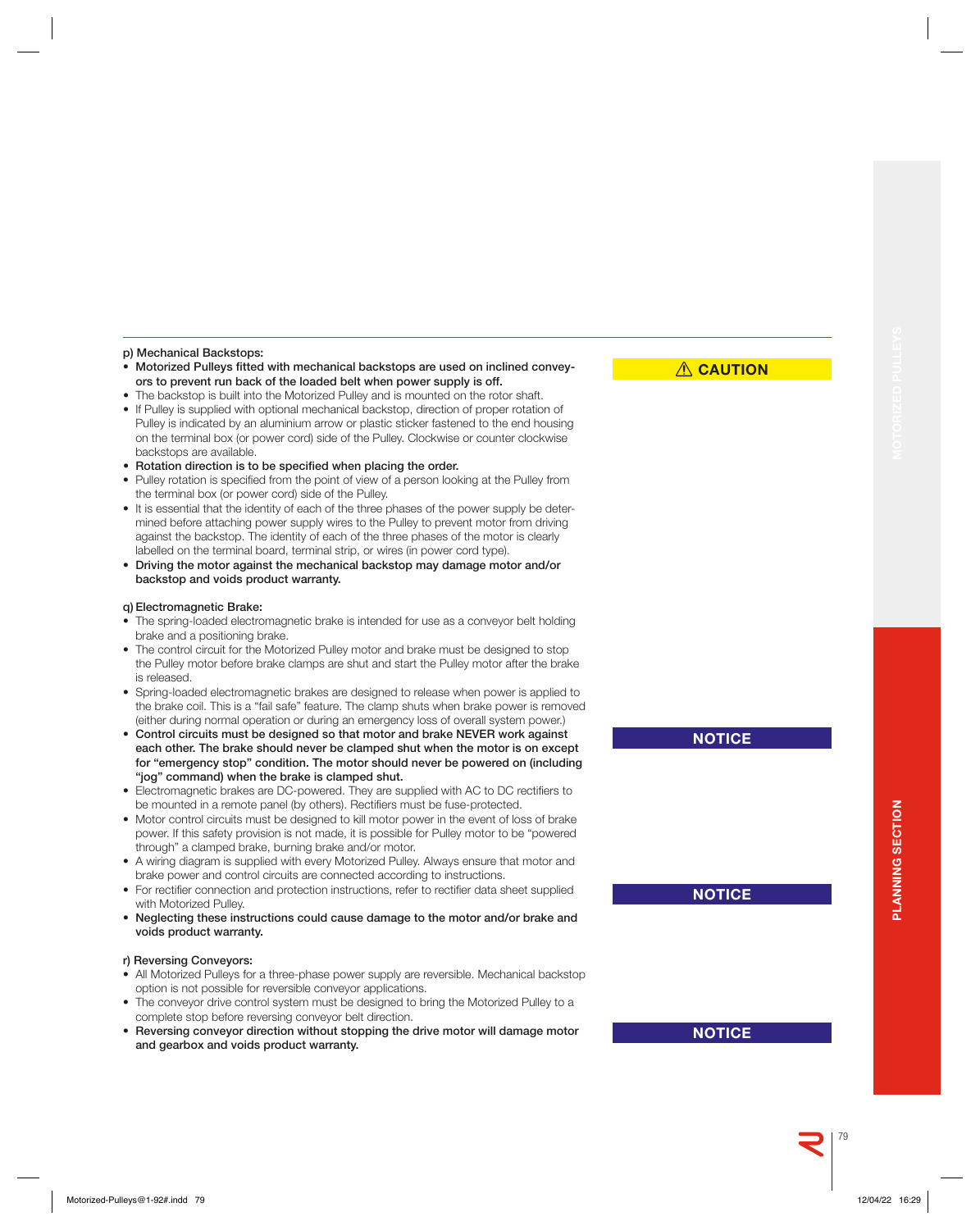### **s) Oil and Oil Seal Maintenance:**

- Oil type and contents are given on the motor nameplate.
- Standard, synthetic, food grade, low viscosity (for low temperature applications,) and high viscosity (for noise-sensitive areas) are all available. For approved oil types and quantities, see pages 85.
- Motorized Pulleys require periodic oil changes and are supplied with two oil fill/drain plugs in end housing.
- Under normal operating condition the standard filling of the mineral oil should be changed after 20,000 operational hours. This is due to normal wear of gears.
- Synthetic oils should be changed after each 50,000 hours of normal operating condition.
- Magnetic oil plug(s) should be cleaned during each oil change. A red dot plastic sticker indicates the position of the magnetic oil plug.
- Only approved non-conductive oil may be used in Motorized Pulleys.
- Note that oil seals, regardless of oil type used, should be changed after 30,000 operating hours. On Motorized Pulley types 320M to 1000HD oil seals may be changed **without** removing Motorized Pulley from conveyor. Motorized Pulley standard types 220M to TM320L require Pulley disassembly to change oil seals. Rulmeca service personal or authorized local service providers to perform this work.
- **Take special precautions when changing brands of oil and types of oil because of potential oil incompatibility. Contact your local oil supplier for assistance.**
- **For example,** when changing from standard to synthetic oil, it is necessary to: 1. Completely drain old standard oil;
	- 2. Partially fill Pulley with "Clean-Flush-Lubricate" (CFL) fluid:
	- 3. Run Pulley for 20 minutes;
	- 4. Drain CFL fluid completely; then
	- 5. Fill Pulley with appropriate amount of new synthetic oil.
- Failing to observe these oil and oil seal precautions could shorten Pulley service life and voids product warranty.
- **All the above instructions refer to Motorized Pulleys CONSTANTLY working under FULL LOAD. In case of Motorized Pulleys NOT working continuously under full load, the service life will increase considerably! When checking the oil, the cleanness of the oil is always the best guideline of**
	- **The wear and present position of the gears and bearings**
	- **Whether to change the oil immediately**
	- **Whether it is possible to delay the oil change.**

#### **t) Re-greasable labyrinth seals:**

- All Rulmeca Motorized Pulleys are hermetically sealed. Standard oil seals are designed to contain oil within the Motorized Pulley during normal operating conditions. They are capable of withstanding an internal pressure rise that occurs as the Pulley motor temperature increases.
- Optional re-greasable labyrinth seals are available to protect oil seals from harsh operating or maintenance conditions. Each labyrinth seal provides a barrier of steel and grease to prevent ingress of dust and fluid through the oil seal.
- In abrasive operating conditions labyrinth seals should be periodically grease-purged to flush abrasive dust away from the oil seal.
- In wet and/or dirty conditions, where it is common to wash down equipment with high-pressure detergent spray, labyrinth seals should be refilled with grease after each wash-down. High-pressure sprays remove grease from the labyrinth seal, removing an important part of the barrier to fluid ingress.
- It has to be secured that grease is always seen at the labyrinth gap.
- If in some circumstances the re-grease frequency is too high a so-called **"Grease Man" is recommended**.
- Failing to perform necessary labyrinth seal maintenance could shorten service life and **voids product warranty.**





**NOTICE**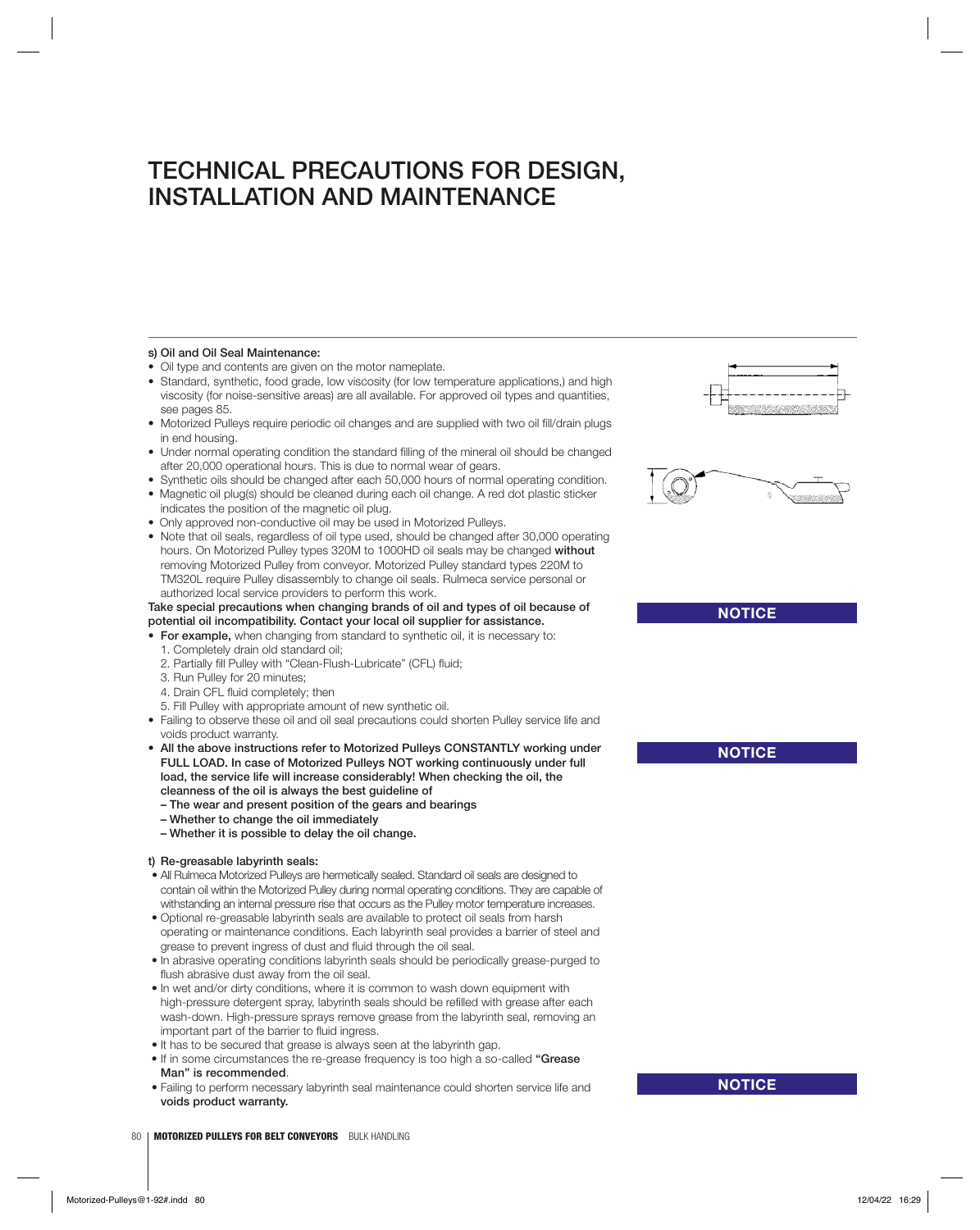### **u) Pulley Diameter:**

• The type and size of conveyor belt will determine the minimum allowable Motorized Pulley diameter. Using a too small Pulley diameter, which does not match the belt, can cause belt de-lamination, belt splice damage and can shorten both belt and Pulley lagging life. Always contact your belting supplier before specifying a Pulley diameter.

#### **v) Terminal Box:**

- **Rulmeca** Motorized Pulleys are available with terminal boxes or power cords to facilitate electrical installation. Motorized Pulleys with power cords are available up to 4kW.
- Two main types of terminal boxes are used:
	- 1. A **compact terminal box** equipped with clamp terminals "WAGO" used for Motorized Pulley types up to 4.0 kW
	- 2. **Larger terminal boxes** with traditional threaded brass terminals.
- Switch off Motorized Pulley power supply and control circuit(s) before opening terminal box.
- Each terminal box has one or more conduit nipples and a cover plate. The cover plate should be removed to facilitate termination of power and control wires within the terminal box. After wire connections are made cover plate should be replaced.
- Terminal boxes should never be disassembled or removed from the end of the shaft to reorient conduit nipple location.
- Modifications to terminal boxes should only be made by an authorized Rulmeca service **centre** or after obtaining permission and instructions, in writing, from **Rulmeca**.
- A wiring diagram is placed inside the terminal box on the back of the terminal box cover.  **Dismantling and reassembling terminal boxes could cause short circuits within the internal wiring, which is factory set (and tested) and would void product warranty.**

### **w) Variable frequency drive**

- **Rulmeca drum motors are basically suitable for use with frequency converters.**
- The operator must ensure that the current national EMC guidelines are adhered to • The motor cables must be shielded, and the max. Length must comply with the VFD manufacturer's specifications.
- With a nominal motor voltage> 600V, a du / dt filter must be used, this is dependent to select from the rated current.
- The allowable voltage peak for motors rated ≤ 690V is 980V.
- If frequency converters with pulse width modulation are used, ensure that no highfrequency transients occur with high voltage peaks.
- The following inverter data must be set and observed during operation:
- Minimum clock frequency: 3kHz
- Current limit: 1.2 \* IN
- Maximum overload time: 60s
- Minimum frequency: 25Hz or 35Hz (at 60Hz base motor)
- Maximum frequency: 55Hz or 65Hz (with 60Hz base motor)
- For Frequencies outside of this range please ask Rulmeca technical department for advise and confirmation first.
- The current monitoring of the frequency converter must match the rms value of the machine current with a record tolerance of  $\pm$  5% relative to rated motor current.



### **NOTICE**



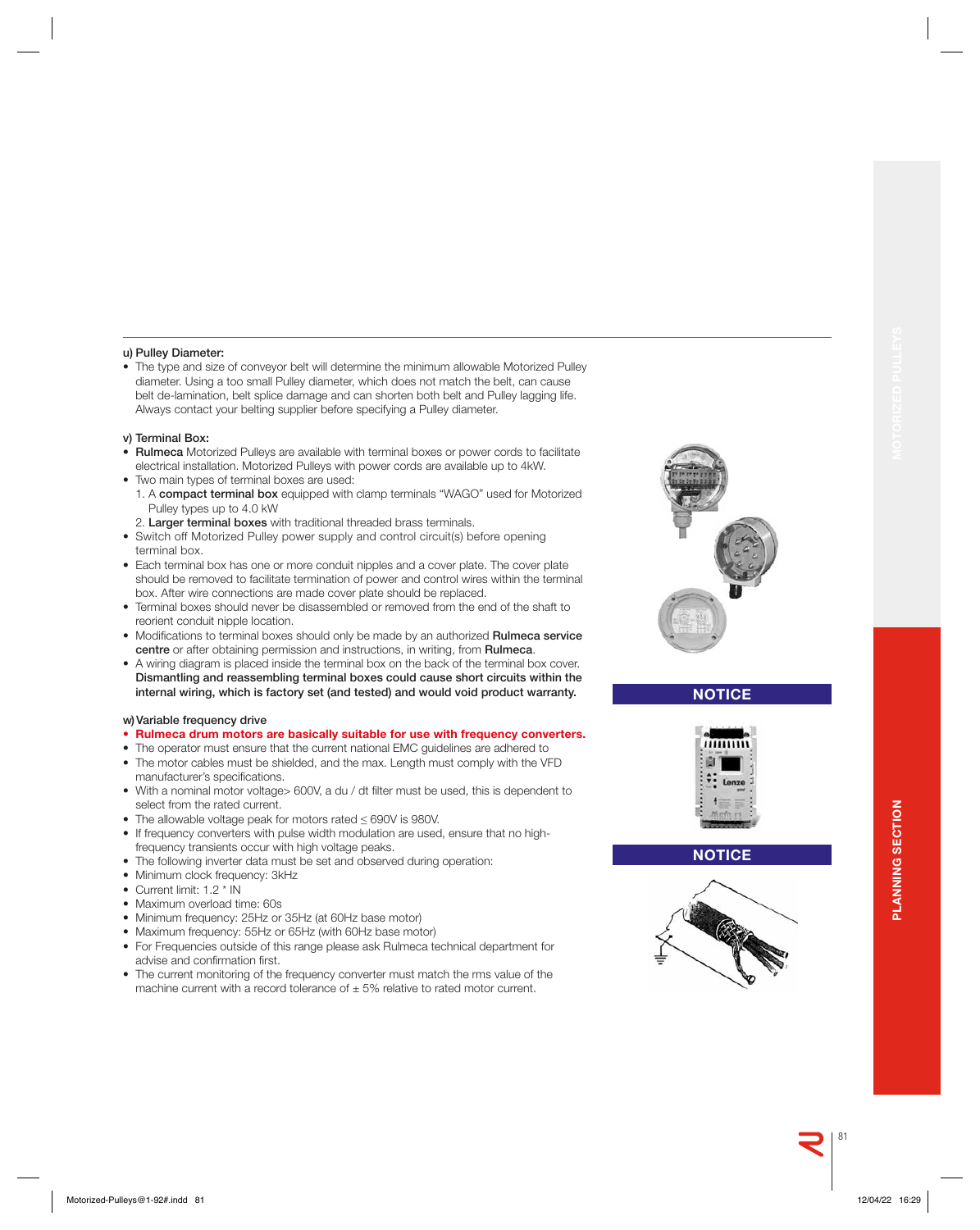### **x) Capacitors (For Single Phase Motors):**

- Each single phase Motorized Pulley requires an appropriate capacitor. For models 138LS and 165LS Start & RUN capacitors are supplied with the Pulley. Detailed information available on request. Using other than the specified RUN capacitors and a current dependent switching relais may damage the motor and voids product warranty.
- The RUN capacitors must be permanently connected to the motor, as shown on the connection diagrams.
- RULMECA single-phase motors are "permanent split phase motors". Each motor is supplied with two windings. They are designed so that an appropriately sized capacitor connected to one of the windings will start the motor rotating.
- Starting torque is limited to 70% of full running torque if used without starting capacitor.
- It is possible to increase starting torque to 100% by adding a second appropriately sized capacitor (START capacitor) to the circuit. Note that this circuit must be designed to drop the starting capacitor out of the circuit after the motor has reached its nominal speed. Contact RULMECA for more information on how to run single-phase motors using START and RUN capacitors.

### **y) Maintenance:**

- Normally Motorized Pulleys are maintenance free and require no specific attention during their operation. They are ready for operation immediately after connection to the power supply.
- **If repair or maintenance is required, the Motorized Pulley has to be disconnected form the supply before the terminal box can be opened. Turn the electrical power off at the electrical panel board (circuit breaker or fuse box) and lock or tag the panel board door to prevent someone from turning on power while you are working on the unit. Failure to do so could result in serious electrical shock, burn or possible death**
- During a test run, the shaft ends must be correctly fixed to the support frame, and suitable guarding must be provided around the rotating parts, for the protection of all personnel. WARNING: DO NOT operate without guards in place. Failure to follow these instructions could result in death or serious injury.

#### **z) After Sales Service**

• Always contact your local authorized Rulmeca service centre or distributor for aftermarket service or please refer to nearest Rulmeca distributor listed in our catalogue. Alternatively please refer to **www.rulmeca.com.**





**Moving parts can crush and cut. Do not operate with Guard removed. Lock out / tag out before servicing.**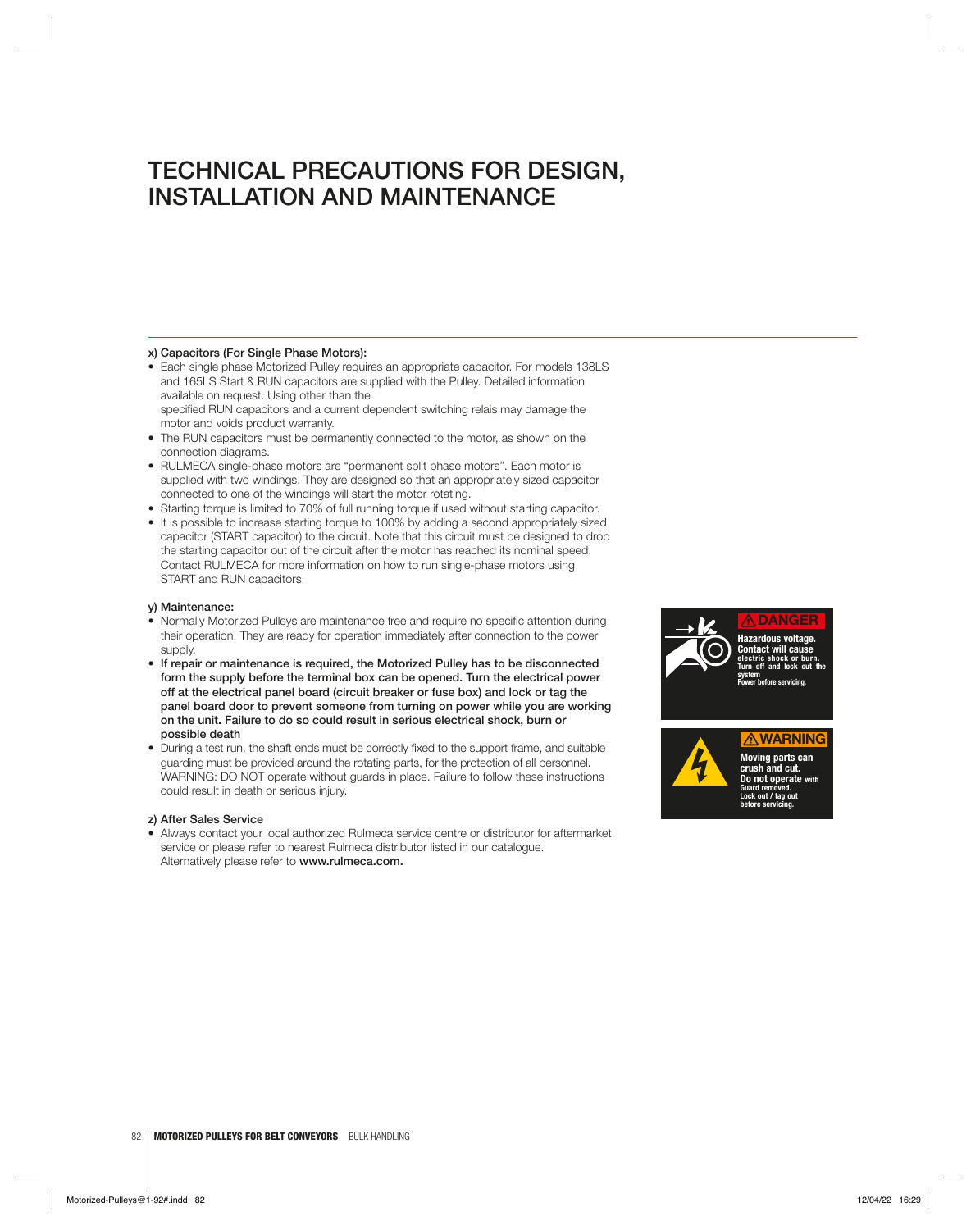**NOTICE**

### **aa) Wiring Diagrams**

### **• Please refer to pages 87 ff.**

### **bb) Storage of Motorized Pulleys**

During storage RULMECA Motorized Pulleys

- should be stored in a house or as a minimum covered by an awning.
- have to be protected against direct influence of the sun to secure that the sealing system **does not dry out!**
- have to be turned 2 x 360° every year to make sure that all internal parts are being lubricated.

If Motorized Pulleys have stored longer than 1/2 year, they have to be tested before being put into operation. Such a test should include that

- The motor winding is checked with an insulation tester
- The winding resistance is checked
- The thermal protector is checked with continuity tester
- The Pulley is connected to the power supply and runs for a minimum of 30 minutes to check that there is NO oil leaks – make sure that the Pulley body temperature DOES NOT exceed 70°C degree.

For safety reasons make sure that the Pulley is proper fixed to the test frame during test.

### **cc) Dust explosion proof motorized pulleys (ATEX 95)**

Since the use of electrical machinery in explosive dust areas is subject to strict legal regulations, we ask that you contact RULMECA and discuss the details of the operation before using Motorized Pulleys.

RULMECA will issue a case-related release for use.